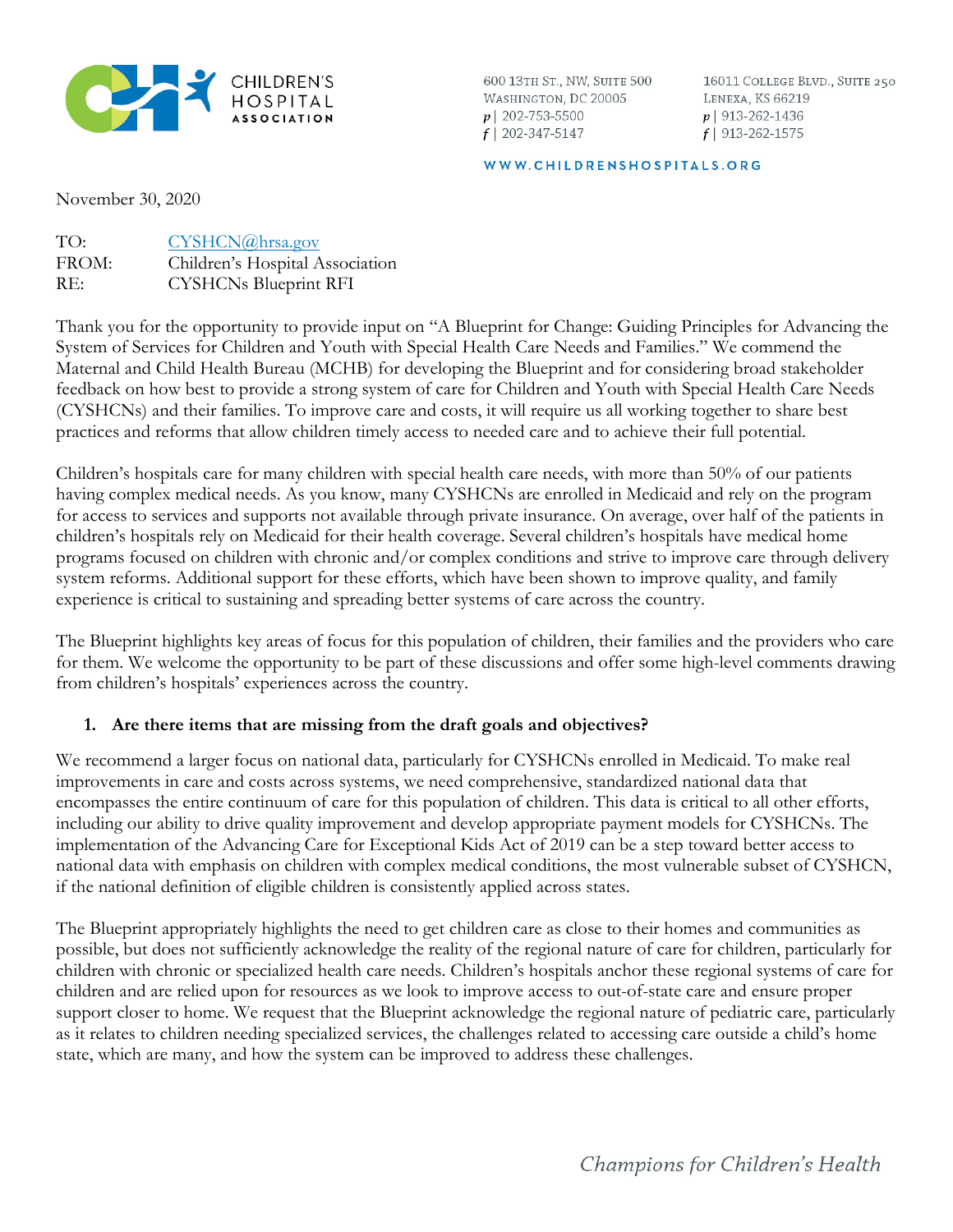Innovations in use of telehealth have been a promising practice for many points of access, like care across state lines, but cannot address significant gaps that remain when specialty care is needed in person and when comprehensive services are required (e.g., home health and DME providers). There could be other promising practices, like ECHO programs that create a virtual learning community with primary care providers and content experts with the goal of democratizing specialty care and increasing access to these needed services.

Under the health equity goal, we recommend including improved access to technology that supports provider communication, such as telehealth and communication devices for hearing impairment and language services, and improved functioning and health monitoring. Telehealth has proved invaluable during the pandemic to connect children and families to care, but more needs to be done to ensure families have equitable access to care moving forward.

The financing goals and objectives, specifically sustainability, are critical to our ability to achieve a seamless, comprehensive and well-functioning system of care. Currently, there are many challenges with ensuring access to the myriad of services due to low payment and current payment mechanisms that do not align payment with outcomes. We also are concerned that new genetic treatments and high-cost biologics, though therapeutically promising, will add exponentially to the cost of care. These costs often drive the high costs of care for this population of children. We will need to determine ways to manage these costs more effectively while also ensuring quality of care is not reduced.

We also recommend additional focus on behavioral health. Many children with special health care needs have cooccurring mental, emotional and behavioral health needs. This effects their care and how the system is organized around them. Currently, the system is not organized in a way that supports these needs for children. These needs are only expected to increase in the COVID-19 environment with many schools and other social opportunities restricted and reductions in in-person care.

## **2. What steps need to be taken to implement these goals at the community, state and federal levels?**

We appreciate your efforts to outline key goals and objectives. High level and visionary goals are important, but we also need concrete specific plans and actions. We hope the next step in the process is to break down these goals to identify concrete steps we all can take to improve the system of care for CYSHCNs.

A core theme of the Blueprint is "coordination and collaboration across health care systems as well as other child and family-serving systems and programs." To achieve this at the state and local level, it is imperative that there is that same level of integration across programs and agencies at the federal level. We recommend exploring how the federal government can better leverage current resources and opportunities across agencies (e.g., HRSA and CMS), aligning initiatives and resources to better support this work.

## **3. How should families, providers and other key programs and systems be involved in the implementation of the goals and objectives in the Blueprint?**

It's critical for families to be at the center of care in addition to being partners in shared decision-making. They are also the essential partners as we explore how best to design systems of care for their children—they know what works, what does not and have ideas on how to address existing challenges. Pediatric providers playing a key role for this population of children should be included as well. Children's hospitals are critical to the provision of specialized care for children and support the broader infrastructure. State Medicaid programs, Title V and